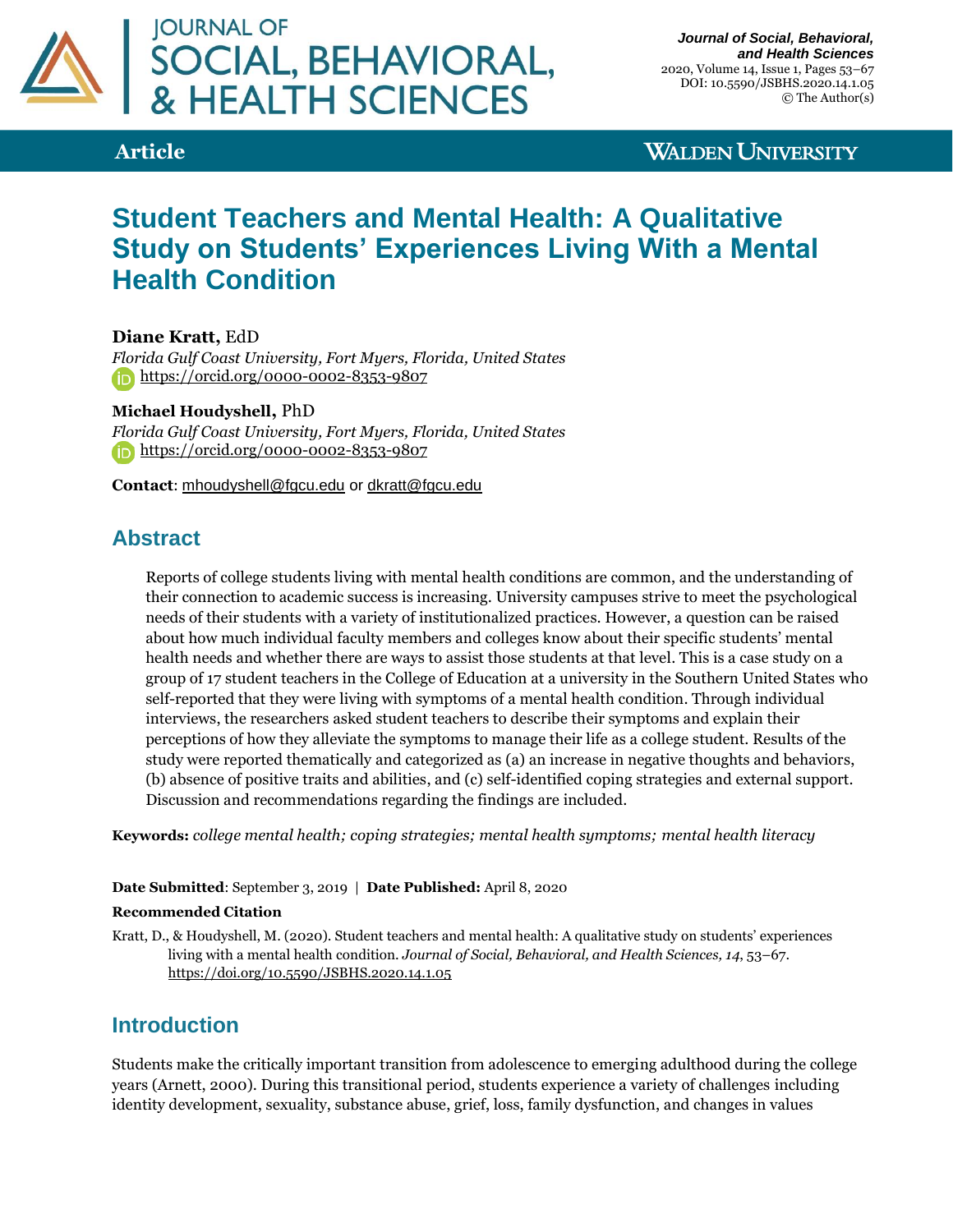(Sharma, 2012). In addition, specific stressors faced by students enrolled in college include new living arrangements, homesickness, academic achievement and expectations, time management, and social maladjustments (Linden & Jurdi-Hage, 2017). These stressors may affect academic performance and lead to feelings of being overwhelmed. Linden and Jurdi-Hage reported that 85% of college students regularly feel overwhelmed by everything they must do in their lives. For many college students, stress and feelings of being overwhelmed can be associated with or related to mental health conditions, especially during a significant transitional period in their lives (Cuijpers et al., 2016; Pedrelli et al., 2015). Both studies posited that the stress of starting and attending college was one of the top reasons that college students face a mental health problem or condition. The other reasons were academic pressure and arriving on campus with an existing mental health condition (Pedrelli et al., 2015). Alarmingly, Blanco et al. (2008) suggested that 12-50% of all college students meet the criteria for one or more common mental health disorders.

A study based on survey information from more than 155,000 students across 196 campuses reported that from 2007 to 2017, treatment for mental health conditions nearly doubled, from 19% to 34% (Lipson et al., 2018). In addition, Kessler et al. (2007) reported 75% of people with a mental health condition have shown symptoms by the age of 25, which includes a significant portion of college age students. Lipson et al.'s (2018) study also found the percentage of students living with a lifetime mental health diagnosis rose from 22% in 2007 to 36% in 2017. These high rates of stress and mental health conditions can put students at risk for academic failure and graduating.

Common mental health problems in college students include anxiety, mood disorders, and issues related to substance abuse (Pedrelli et al., 2015). Recent responses from the American College Health Association's (2017) National College Health Assessment indicated 21.6% of college students reported having anxiety, and 17.9% reported having depression. The survey also showed a 15% increase from 2008 to 2017 of students reporting overwhelming anxiety over the last year. In addition, students in some academic majors can be more prone to experiencing mental health conditions. For example, a study found 41% of student teachers reported dealing with issues of depression and hostility (Uzman & Telef, 2015). Additionally, in testing the concurrent validity of the Student Teacher Professional Identity Scale, Živković (2018) found student teachers commonly described issues of stress and burnout during their programs. This scale examines how future educators prepare for their teaching career through the development of a professional teaching identity while also attempting to understand early or preservice teachers emerging identities. Research has also shown new teachers (i.e., those with 1–3 years of teaching) have a high prevalence of mental health conditions such as anxiety and depression (Seth, 2016; Walter et al., 2006; Woudstra et al., 2018). In general, the teaching profession is characterized by issues of mental health impairment due to work-related stress (Seibt et al., 2013; Wang et al., 2015).

People experiencing symptoms of a mental health condition may develop coping strategies. Coping strategies can be defined as the means to regulate oneself in the response to stress or other anxiety-related issues (Bettis et al., 2017). Coping strategies also help students enhance their resiliency in the face of adversity during their college years, including in recovering from challenges related to mental health (Eisenberg et al., 2016). Specifically, coping interventions can reduce symptoms of attention-deficit/hyperactivity disorder, generalized anxiety disorder, and depression and have been effective in treating mental health conditions for college students (Bettis et al., 2017).

Coping strategies as part of being resilient also allow college students to recover from academic challenges such as failing an exam (Eisenberg et al., 2016). Yet, some students dealing with a mental health condition still do not apply the necessary coping strategies to be academically and personally successful while enrolled in higher education (Hartrey et al., 2017). In addition, Eagan and colleagues (2013) found that a decrease in resiliency among college students has also led to a decrease in mental health. The use of coping strategies,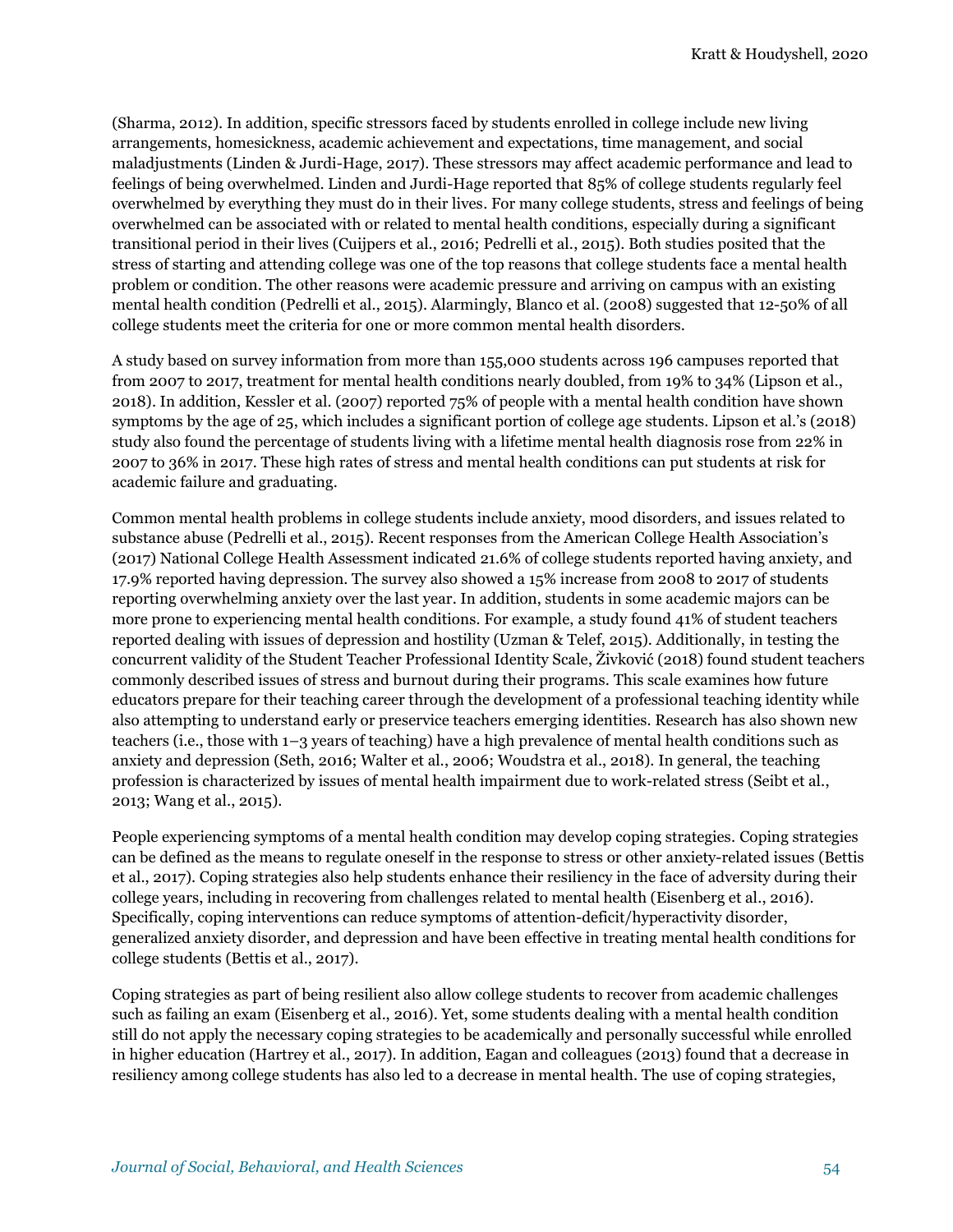including seeking external support, may reduce symptoms, thus making academic success and retention more likely.

## **Research Questions**

Of specific interest in the current study were the two following research questions:

*Research Question 1:* What symptoms, related to mental health, are student teachers experiencing?

*Research Question 2:* What, if anything, has helped relieve or lessen those symptoms?

## **Method**

In the spring of 2018, two researchers from a College of Education at a 4-year university in the Southeastern United States conducted a qualitative case study to examine the lived experiences of student teachers who have self-reported challenges with their own mental health. The College of Education offers seven undergraduate degrees, six of which lead to state teacher certification. At the time of this study, the College of Education had approximately 700 undergraduate students enrolled in a degree program. Each student enrolled in one of the six teacher education majors leading to state certification must complete two student teacher internships in their final two semesters.

An instrumental case-study approach was used to gather information (Creswell, 2013; Stake, 2005; Yazan, 2015; Yin, 2014) in an attempt to shed light on the issue of mental health in teacher preparation and how student teachers live with a mental health condition. This type of study was supported in the literature to develop a framework in understanding the lived experiences of student teachers who have a mental health condition and how the College of Education could support their success (Merriam, 2009; Stake, 1995, 2005).

The first part of the study was an anonymous online survey with 10 closed-response questions, which was sent to all student teachers in their last or next-to-last semester at the university. This group of students was solicited to ensure that all participants would be in their final two semesters at the university, and in one of two required student teaching internships. The survey link was emailed during January and February 2018 and was accessible for 2 weeks. Questions on the survey were demographic in nature, including grade point average, major, extracurricular activities, and experience with a mental health condition. A second part of the study included face-to-face interviews with participating student teachers and the two researchers. During the online survey, students who reported having a mental health condition were invited to participate separately in a face-to-face interview with both researchers at a later date. The interviews were conducted from February to April 2018. The third part of this study involved reviewing their student teaching course evaluations. The researchers were faculty members who had access to all evaluations, which were completed by student teachers' university supervisor or cooperating teacher. The entire set of data from all phases produced group (survey) and individual (interview and evaluation) themes, which were analyzed for relevancy and are presented in this study. Approval was given by the university's institutional review board (Number 2017-41) for all phases of this study.

## **Data Collection**

The researchers employed the method of data collection known as triangulation. This means that several data types were collected for analysis. Using triangulation as a data collection method allowed the researchers to create validity in the study with the use of multiple data sources (Hussein, 2009). The study's data included the survey, interviews, and student teacher evaluations.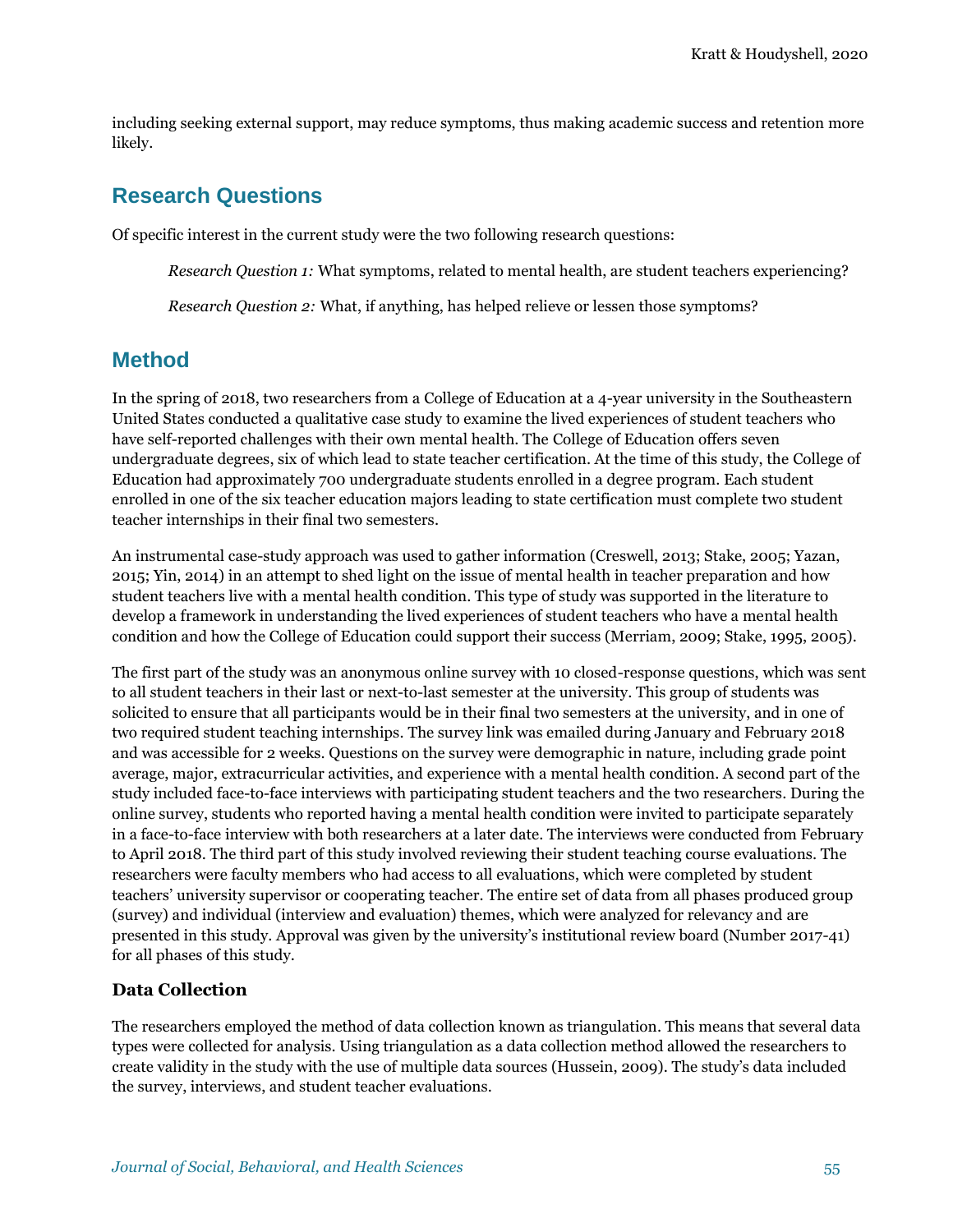### **Online Survey**

An electronic link was emailed to all student teachers for an online survey. Out of 117 eligible students, 59 (*n* = 53 female*, n* = 6 male) completed the anonymous online survey. An online consent form was required for every student who responded to the survey. The survey was used to collect some demographic information, learn more about this group of students, and ultimately recruit participants for the in-person interviews. Table 1 provides demographic information for the online survey participants.

| Demographic              | n              | %    |
|--------------------------|----------------|------|
| Gender                   |                |      |
| Female                   | 53             | 89.8 |
| Male                     | 6              | 10.2 |
| Age group, years         |                |      |
| $\leq$ 22                | 45             | 76.3 |
| $\geq$ 23                | 14             | 23.7 |
| Race/ethnicity           |                |      |
| Non-Hispanic/White       | 46             | 77.9 |
| Hispanic                 | 9              | 15.3 |
| African American         | 3              | 5.1  |
| Mixed                    | $\mathbf{1}$   | 1.7  |
| Academic major           |                |      |
| Early childhood          | 7              | 11.9 |
| Elementary education     | 32             | 54.2 |
| Special education        | 10             | 16.9 |
| Secondary biology        | 3              | 5.1  |
| Secondary social science | 3              | 5.1  |
| Secondary math           | $\overline{4}$ | 6.8  |
| Mental health condition  |                |      |
| Yes                      | 27             | 45.8 |
| No                       | 32             | 54.2 |

**Table 1.** *Participant Demographics*

Survey respondents were also asked their major grade point average, number of hours working off campus per week, and extracurricular activities they were currently involved in on or off campus. The critical question on the survey asked if they were currently living with a mental health challenge or condition, and 27 out of the 59 students indicated that they were. Those participants were asked to provide an email address if they were willing to receive follow-up contact by the researchers for participation in a face-to-face interview as part of this study.

## **Face-to-Face Interviews**

The researchers used the online survey responses to solicit participants for the face-to-face interviews. This type of convenient, purposeful sampling was conducted to add credibility to the study and reduce any participant bias (Patton, 2002). During this stage, the researchers interviewed 17 student teachers individually; 15 participants were female, and two were male. The interviews were semistructured due to the use of a 10-question protocol with predetermined questions that were asked of every participant (see the Appendix). Because of the open-ended nature of the interview, participants were able to tell their story in their own way and helped to add richness or clarification to their responses. Participants were asked about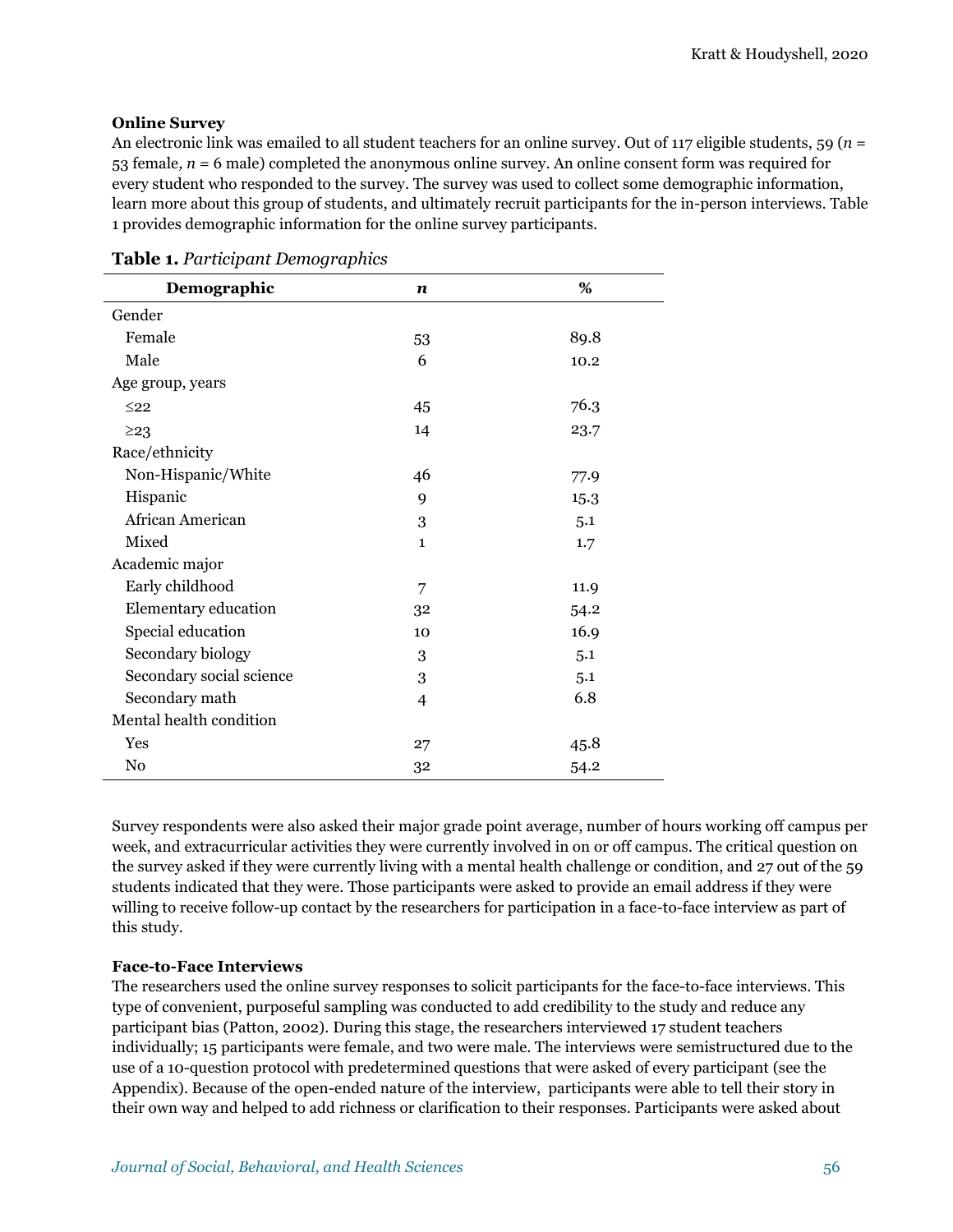their lived experiences with a mental health condition, which was not defined for them. Each student teacher was able to share their own story as they perceived it. Diagnoses, symptoms, and treatments were all selfreported by each participant. Each interview lasted approximately 30–60 min. A separate consent form was signed by each participant at the beginning of the interview. All interviews were transcribed by a paid transcriptionist; a copy of each transcription was then sent to individual participants. Each participant was invited to read through their transcription to check that their words, thoughts, and meanings were accurately depicted in the interview. Creswell (2013) suggested this method increases credibility by allowing participants to review findings for accuracy.

### **Performance Evaluations**

In this study, the role of both researchers was that of College of Education faculty with the primary responsibility of working with the student teacher internship program for all students enrolled in any of the six teacher-preparation programs. As faculty, the researchers were able to review evaluations being completed by the student teachers' university supervisor and cooperating teacher. One of the instruments uses Charolette Danielson's (2013) framework for teacher evaluation to assess four domains; planning and preparation, classroom environment, instruction, and professional responsibilities. Another instrument uses Interstate Teacher Assessment and Support Consortium (Council of Chief State School Officers, 2013) standards from four categories; the learner and learning, content knowledge, instructional practice, and professional responsibility. The student teacher evaluations are used to gauge performance and disposition success measured by the program.

## **Data Analysis**

All data were analyzed by both researchers using a reiterative process. Zhang and Wildemuth (2017) described the reiterative process as allowing the researcher to refine ideas, not to increase the original sample size. First, the survey results were carefully read and coded. Then, each interview was transcribed by an outside professional transcriptionist and coded for relevant themes by each researcher independently. Finally, student evaluations were reviewed for performance and disposition evidence relating to survey and interview responses.

The areas reviewed were "professional responsibilities" on the performance instrument and "meets requirements" on the disposition instrument. After an exhaustive, reiterative process of coding for themes, the researchers met to discuss their individual themes and ideas.

To add validity, the researchers asked doctoral students in a qualitative research methods course to review the transcriptions (with redacted personal identifiers) for themes. Their ideas were then compared to those of the researchers. The findings were drawn primarily from the themes developed after conducting, transcribing, and reviewing all the individual interviews. The survey and evaluation data merely supported what the student teachers shared during the interviews. Pseudonyms are used for all interview participants from the study to protect their identities. Any personal opinions and other findings outside of the coded information are presented in the discussion section.

## **Findings**

Three themes related to student teachers living with a perceived mental health condition emerged during the reiterative data-review process: (a) negative thoughts and behaviors, (b) absence of positive traits and abilities, and (c) self-imposed coping strategies and external support. Each of these three themes will be discussed in the following sections.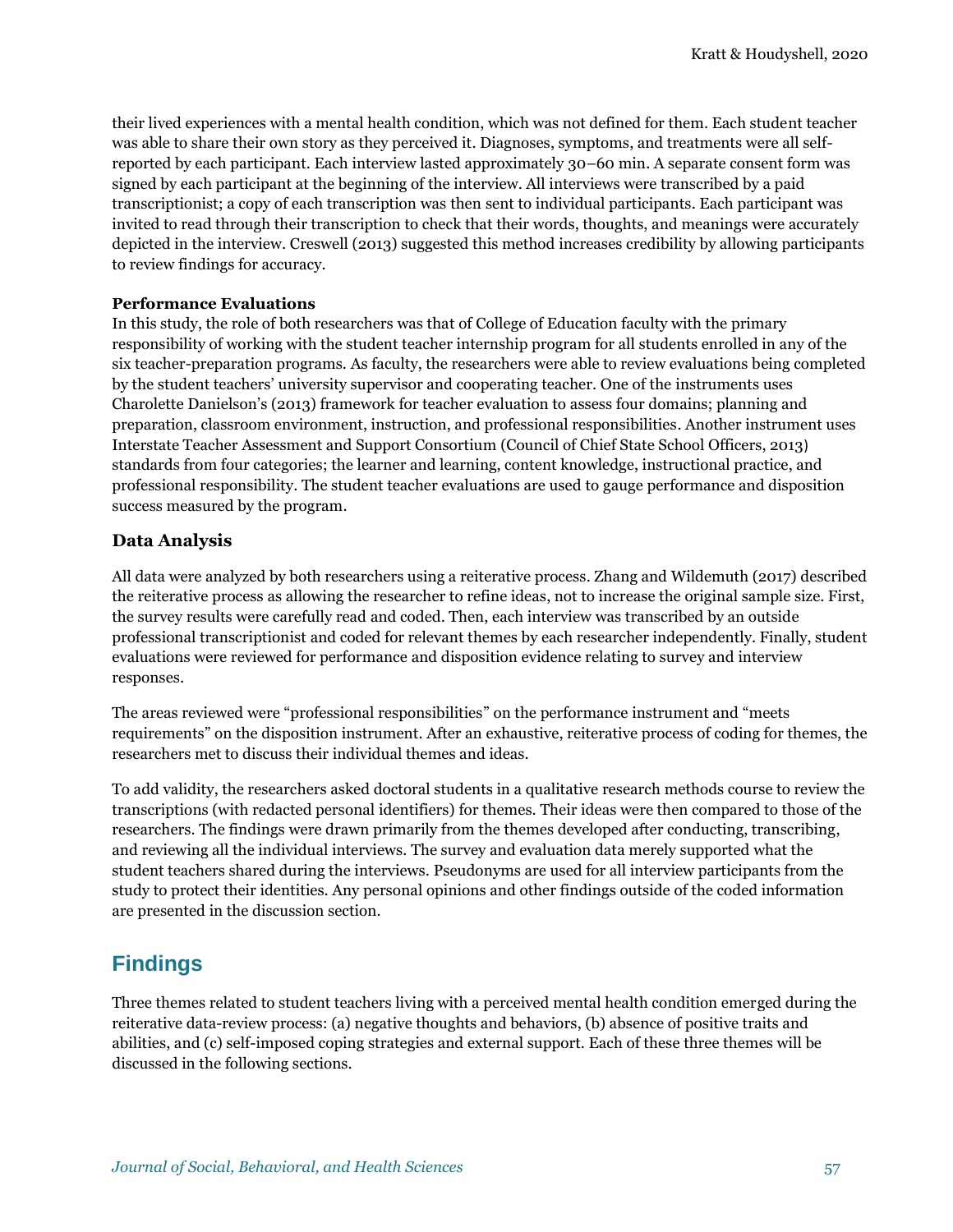## **Theme 1: Increase in Negative Thoughts and Behaviors**

Mental health conditions can influence a person's way of thinking, feeling, and behaving. Sometimes, negative thoughts and behaviors that may not ordinarily be present can occur when a person is experiencing a mental health condition. In this study, participants described examples of negatively perceived thoughts and behaviors as a sign or symptom of their mental health condition, but a few of the signs and symptoms were common for many participants. The most common negative feelings were fear and hopelessness, and the most common negative behavior was isolation. Living in fear with little hope of things getting better and isolating oneself create barriers in life, including for students. The student teachers described what it has been like for them.

#### **Fear**

Fear was described in different ways such as panic attacks, fear of failure, worry, stomach problems, and the need to be in control. For instance, Susan described herself as having "severe anxiety when it came to everything. I was scared of life." Kathy described how she worried about being on time, having correct school work, and missing something important. She said that she was not trying to be perfect for herself, but instead, she was always trying to please other people. "I want to make sure it's good enough for them." A third example came from Toni, who stated, "I would pace and have major panic attacks with not knowing what to do with myself. I was constantly overthinking and letting my fearful thoughts control me." Many participants, like Toni, described their need to be in control of everything, always. Being in control temporarily took away some of the feelings of fear for them.

Given that high-stakes teacher certification exams are a graduation requirement in this teacher-preparation program, it was not surprising to learn that many of the participants experienced test anxiety. For example, six different participants spoke about how test anxiety has been a barrier for them as a College of Education student. Unfortunately, once they did poorly on an exam, it only made their fears worse for the retake. In some cases, it took multiple attempts to receive a passing score for each of the three required certification exams, costing additional time and money. Megan described,

Anytime I have to take those tests, I get so stressed out and cry. I am one of those people who are not a good test taker, so I have to drop so much money to take these tests because I always have to take them several times before I pass.

#### **Hopelessness**

Participants often sounded hopeless in their descriptions of themselves during an episode or a rough time. Susan stated, "I just didn't want to do anything." Heidi said she "wasn't happy at all." A third participant, June, specified that she did not feel her work in school was worth anything, which made her feel, "I'm never going to be making an impact." These students described feelings of unhappiness and lacking purpose, attributed to their own struggle with a mental health condition.

Feeling hopeless can also include suicidal ideation, which occurred for many of the participants. Some of them described a time when they considered suicide but had not acted upon it and did not feel it was a current problem. For example, Janet stated that prior to treatment, she was "pretty regularly having suicidal thoughts." June said she was registered at her high school for being on a suicide watch and came close to being involuntarily institutionalized on a few occasions. However, things had gotten much better for her since then. Heidi, however, shared that keeping herself alive was a constant battle, even at that moment. "I've always had, ever since I was little, I had thoughts about suicide," she stated.

Heidi was an excellent student who seemed to have many friends and appeared happy to those around her. However, her inner thoughts were vastly different from what she showed on the outside. Heidi stated that it was important to her that these thoughts be kept secret from others and that she had gotten good at hiding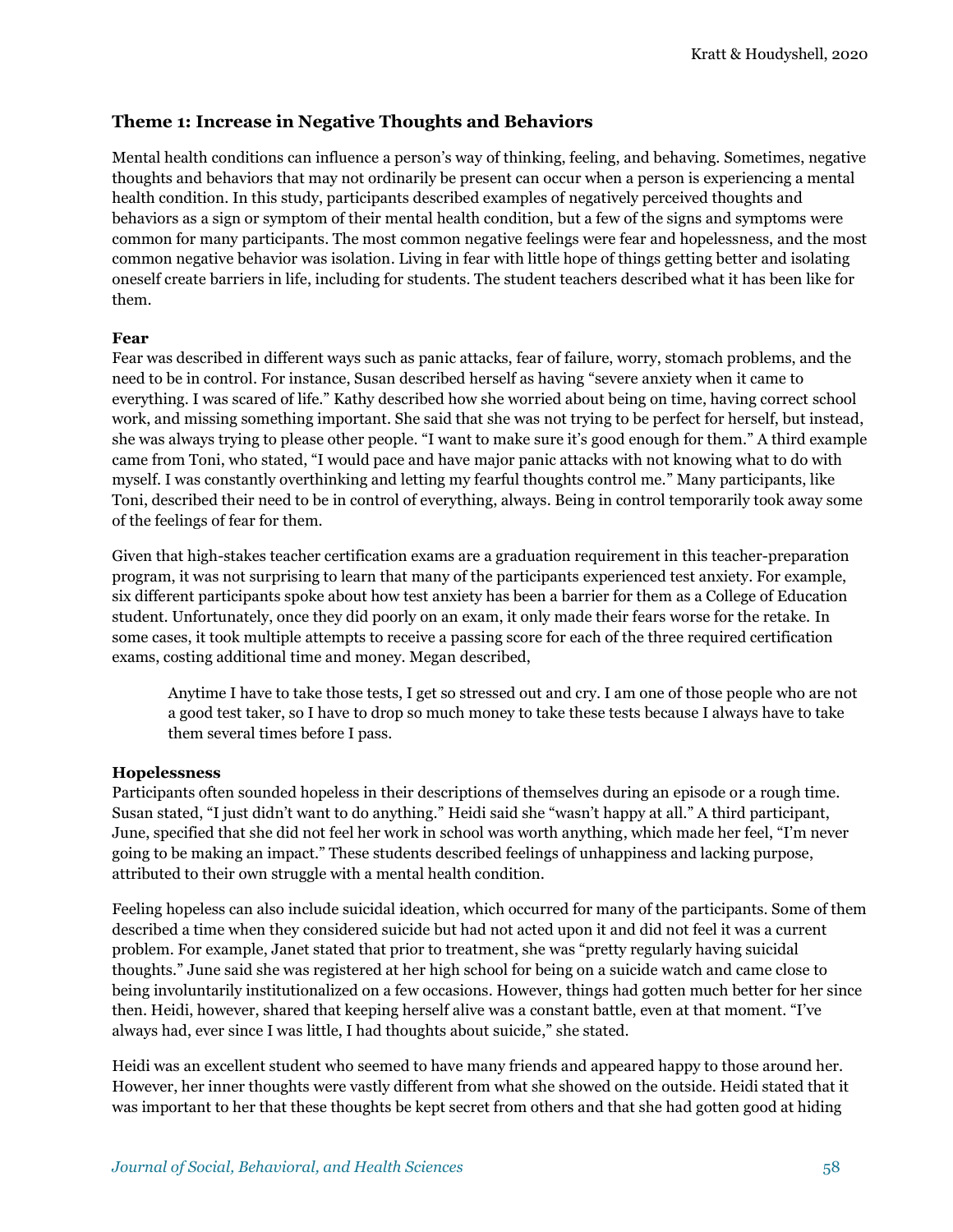them. She said that even her mother did not know for the longest time because she presented as being fine, but "on the inside, I was battling like every day, I mean every day." Suicidal ideation is the most extreme form of hopelessness, yet it was a typical part of life for many of the participants in this study.

#### **Isolation**

Isolation was another commonly described symptom. Participants stated that they did not want to leave the house and that they preferred being alone. One example came from Kathy, who said it was common for her to make plans with friends ahead of time but then cancel when the day came. She said, "I just don't want to leave my house, get out of bed, or see anybody." Additionally, Amanda stated, "I definitely didn't hang out as much with people" during a time when she was overwhelmed as a college student. Besides their social life, isolation also impacted their educational life. Several participants commented on class absences. For example, Susan stated, "There were times when it was a bad morning, and something drew an anxiety attack. I don't know what it was, but I had to miss class." The participants missed class for various reasons. Sometimes it was because of physical symptoms like stomachaches and chest pain, and other times, for lack of motivation or fear of failure. Feelings of wanting to be alone and isolating themselves affected their learning and grades, along with their social life.

## **Theme 2: Absence of Positive Traits and Abilities**

While experiencing negative thoughts and behaviors, it is also possible for some positive traits and abilities to be taken away from a person due to their mental health condition. This can mean double the problems for people living with a mental health condition and increases the difficulty level of basic life functions. In their own descriptions of what having a mental health condition has been like for them, the participants described the absence of some common positive traits and abilities. Three examples of lacking common helpful abilities emerged and intertwined: the ability to cope with minor problems, the ability to focus and concentrate, and emotional resiliency. For example, some participants described times when something trivial would happen, but they would find themselves dwelling on it to the point of being unable to concentrate on anything else and would often end up crying uncontrollably.

## **Inability to Cope With Minor Problems**

Although school work was expected as a student, it often became a minor problem for the participants in this study, and the most common way to deal with the feelings of being overwhelmed was for them to ignore or procrastinate on the work they knew was ahead. Susan said she would simply put off assignments. Toni stated, "It was hard to complete any type of class during that time." Furthermore, Amanda added that "It was easy for me to just forget about my assignments even though getting back to them was very stressful."

June has since worked with a therapist to make better use of her planner and avoid these types of problems. Prior to this strategy however, she said she had the habit of procrastinating. She remembered a time when she was thinking,

There's no way that I'm going to be able to complete all this work and I was thinking that my parents shouldn't pay so much for me to be here because I can't do it. I just wanted to give up.

An inability to cope with typical problems can lead to feeling defeated and a desire to give up.

#### **Inability to Focus and Concentrate**

As a college student, the ability to focus and concentrate is important. In dealing with their mental health condition, the participants described the difficulty in being able to do so, especially due to their mental health condition. For example, Darrell stated, "My anxiety often made it harder to focus on certain things, like specific tasks." Furthermore, Kathy said, "I dwell on every little thing, which makes it hard to complete assignments and just adds to the stress." Toni had similar experiences and described the inability to focus and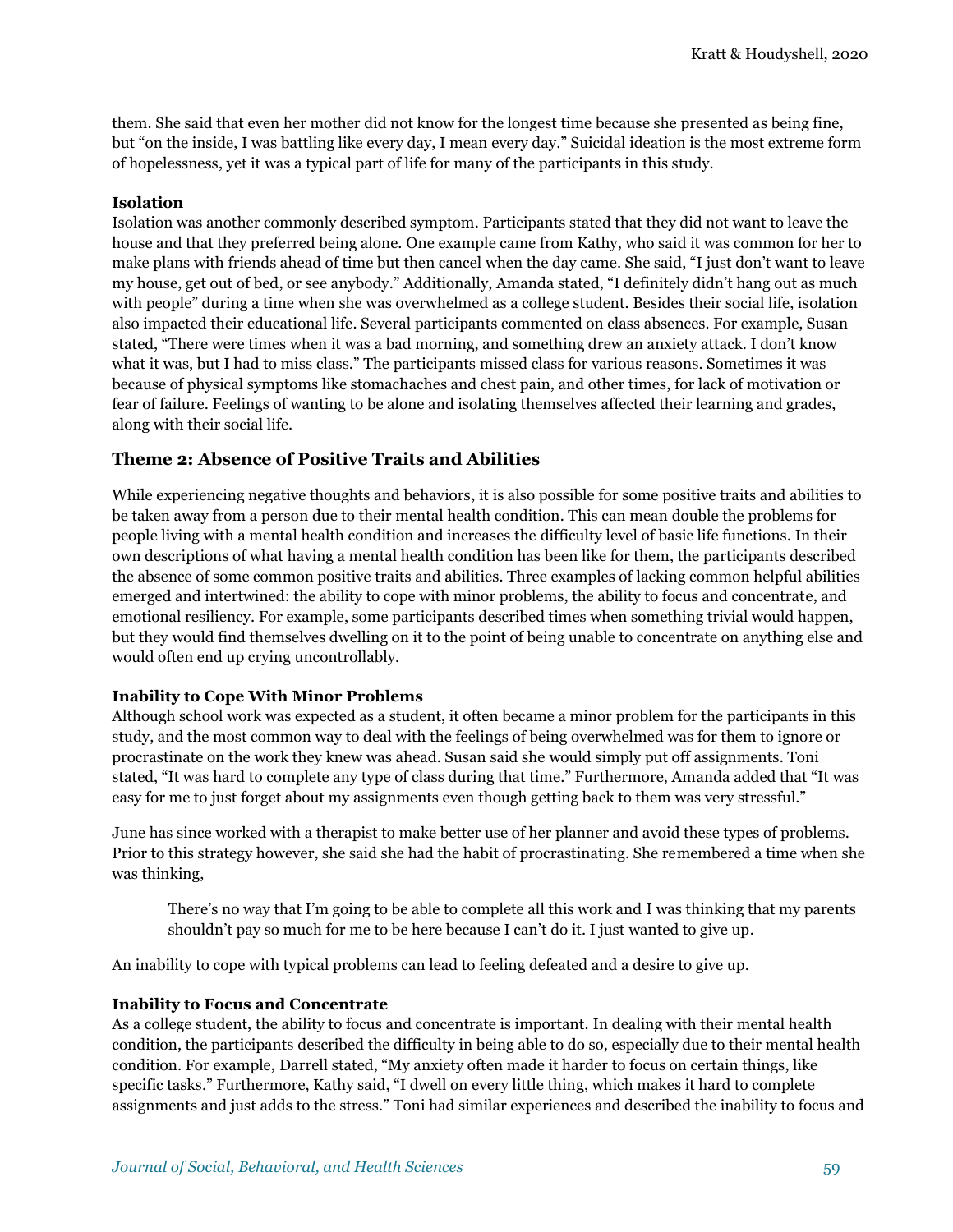concentrate as times when she was completely obsessed over one thought, which distracted her from what she was supposed to be doing. At times, their inability to focus and concentrate impacted their success as a college student.

#### **Low Emotional Resiliency**

Some of the participants gave examples indicating their struggles with a mental health condition. Crying was a frequently reported response as an example of low emotional resiliency used by most of the participants: "I cried every day" (Susan); "I had one of those crying episodes during student teaching" (Janet); "I was constantly upset all the time, crying" (Heidi); "It really stopped me from being able to function because I was just like crying all the time" (Sara). As June described her sadness, she began to cry: "I have been working really hard to go against it (sadness) and oh my gosh, I did not think I was going to cry. Can I have a Kleenex?" Many of the participants' stories were emotional, and it was easy to see how their low emotional resiliency sometimes affected their ability to persevere.

## **Theme 3: Coping Strategies and External Support**

As part of the interview, participants were asked what they did to help themselves cope, especially during challenging episodes. They were also asked what external support they had sought out to assist them living with a mental health condition. Responses varied, but all the coping strategies and additional support had a positive effect in the lives of the student teacher participants. Elizabeth summed up the whole theme: "For me, eating, exercise, and surrounding myself with positive people definitely help."

#### **Coping Strategies**

Everyone agreed that coping, or self-care, strategies were important for their everyday success. However, not all the participants used the same strategies. The most popular examples included exercise, music, and reading. Kathy stated, "Reading is a huge help to me. I love to read." Amanda said, "Running and listening to music have helped me with my stress." Other strategies were also mentioned in the interviews, but the responses were unique to that one participant. Heidi discovered that keeping herself busy was especially helpful. She said, "I like keeping my mind off things, so I stay as busy as I can. When I am on my own, that's when I think a lot. When I am teaching, working, or playing sports, I am not thinking." Other examples of coping strategies included removing gluten from their diet, starting a nonprofit organization, and using breathing exercises. No participants disclosed anything related to self-medicating with drugs or alcohol; instead, everything mentioned was positive and helpful in their lives.

#### **External Supports**

Many participants sought external support and help from others. It was typical to have participants mention their friends as support systems. For example, Elizabeth stated that having a few close friends and forming relationships with them helped her get through tough times. In addition, some of the participants were clients at the university's Counseling and Psychological Services (CAPS) office. From CAPS, they received therapy, attended support groups, and were prescribed medication. Janet was one of those who said, "I go to CAPS right now. I went to the psychiatrist there and have talked about anxiety and depression." Several students confided that they have either tried a prescribed medication or are currently taking one. Their stories of being on medication were filled with both positive and negative results, but most felt that, overall, medication was a positive form of support. Other external support included being enrolled in the university's Adaptive Services for classroom accommodations, the use of self-help apps on their mobile device, and staying connected to family; one participant had a service dog for anxiety. When asked about receiving support from others, Fran stated, "I am close with my mother and I call her every day." Even though the participants weren't always knowledgeable about the field of mental health, most knew that they needed some additional support and sought it out as a college student.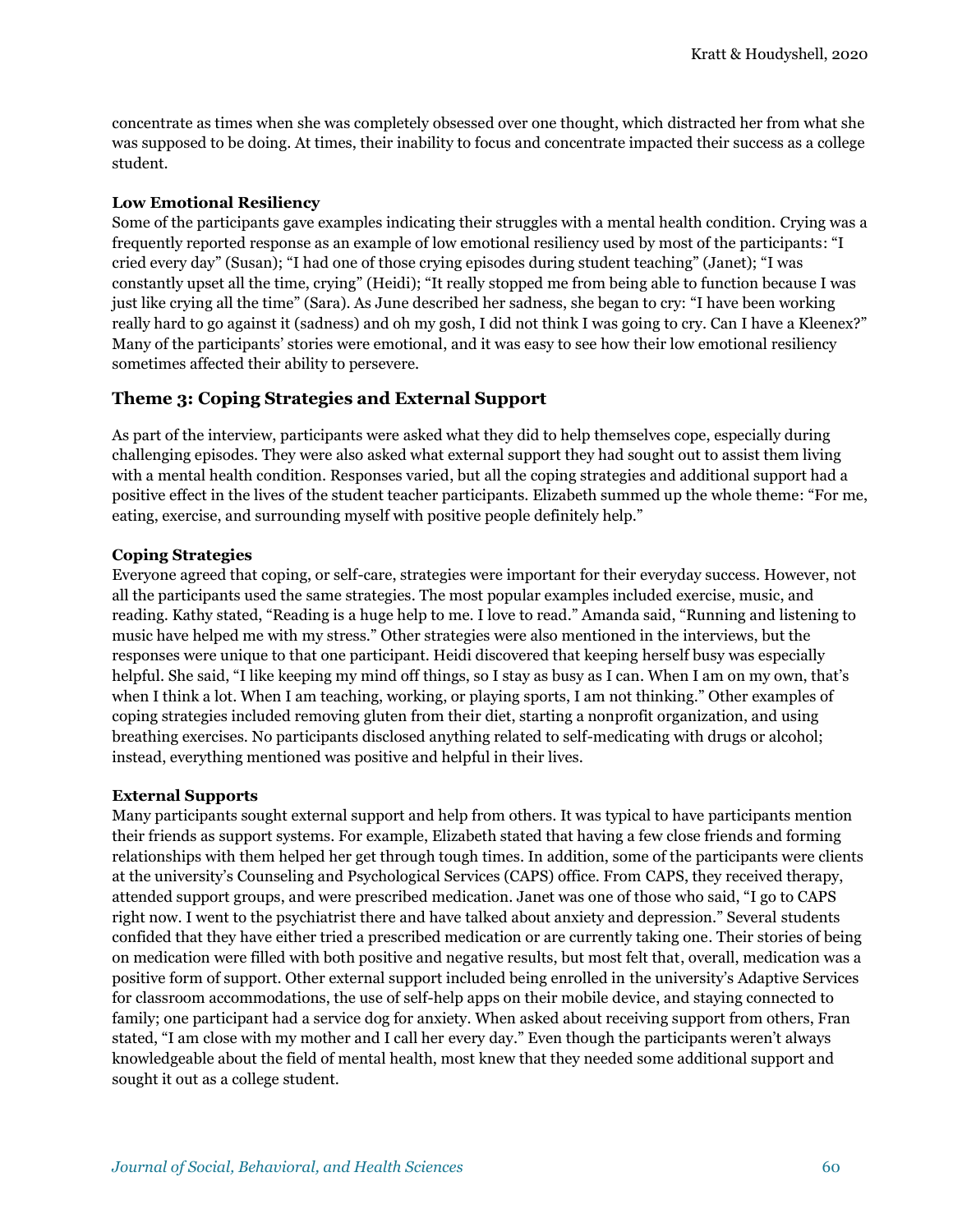## **Discussion**

## **Symptoms**

The symptoms experienced by the student teacher participants were consistent with common symptoms associated with mental health conditions such as anxiety and mood disorders such as depression. For example, the participants described anxious feelings and being overwhelmed. In those times, they often cried, withdrew, failed to perform, and felt a variety of physical symptoms. In addition, some participants expressed great feelings of sadness at times and even struggled with suicidal ideation. Research has shown that students can face crippling bouts of stress and anxiety that impact their academic goals (Bieter et al., 2014). Many of the symptoms described by the student teachers are easily misunderstood. One such example came from Heidi, who was once guilty of plagiarizing a part of her homework assignment from a website. The faculty member assumed that she just was lazy or had mismanaged her time when in fact, Heidi was severely struggling psychologically with hopelessness and suicidal thoughts, making it near impossible to focus and complete school assignments. Faculty can identify students sooner and connect them with an appropriate resource or professional for assistance when they have an understanding of basic signs and symptoms of mental health conditions and know how to approach them.

## **Coping Strategies and Support**

Both intentionally and unintentionally, the student teacher participants engaged in effective coping strategies, treatment, and support to alleviate their symptoms. Bettis et al. (2017) described coping strategies as "conscious purposeful efforts to regulate emotion, cognition, behavior, physiology, and the environment in response to stress" (p. 313). Although self-medicating can be thought of as a coping strategy, no participants shared anything related to the use of drugs or alcohol. As a matter of fact, no negative behaviors were shared in connection to relieving their symptoms. It was unclear if this was because they were not engaging in that behavior or if they just did not want to disclose it during interviews. However, the variety of coping strategies described did help the student teachers. For example, listening to music and engaging in exercise are known to help people manage mental health symptoms related to anxiety and mood disorders. Misra and McKean's (2000) research showed some correlation between reducing academic stress and anxiety and engaging in leisure or recreational activities for college students. They were also the two most common strategies named by participants. Moreover, not all participants intentionally engaged in coping strategies. Some had not thought of their behavior in that way until the interview, but then realized the reason during the discussion. In other instances, participants had been taught strategies or they had researched ideas for themselves. For example, Sara, who took a university course on mindfulness, said she learned a great deal and felt it was her favorite course and the most useful one in her whole college career. Learning about self-care and coping strategies might help college students manage their stress and mental health symptoms more effectively.

Support systems were another important aspect in the lives of the participants. Students used the support of their friends, family, and college professors to manage daily problems and activities. Furthermore, the use of therapists and medications also supported many of the student teacher participants. Students who used systems of support felt capable of managing their life and were hopeful for the future.

## **Implications and Recommendations**

## **Mental Health Conditions as Barriers**

The student teacher participants shared examples of times when mental health symptoms created barriers to their academic or personal success. Disabling panic attacks is an example of this when students were not able to concentrate or even attend class. Another example is the inability to learn new information during times of obsessive and racing thoughts. Because research has shown that academic pressures can lead to stress and a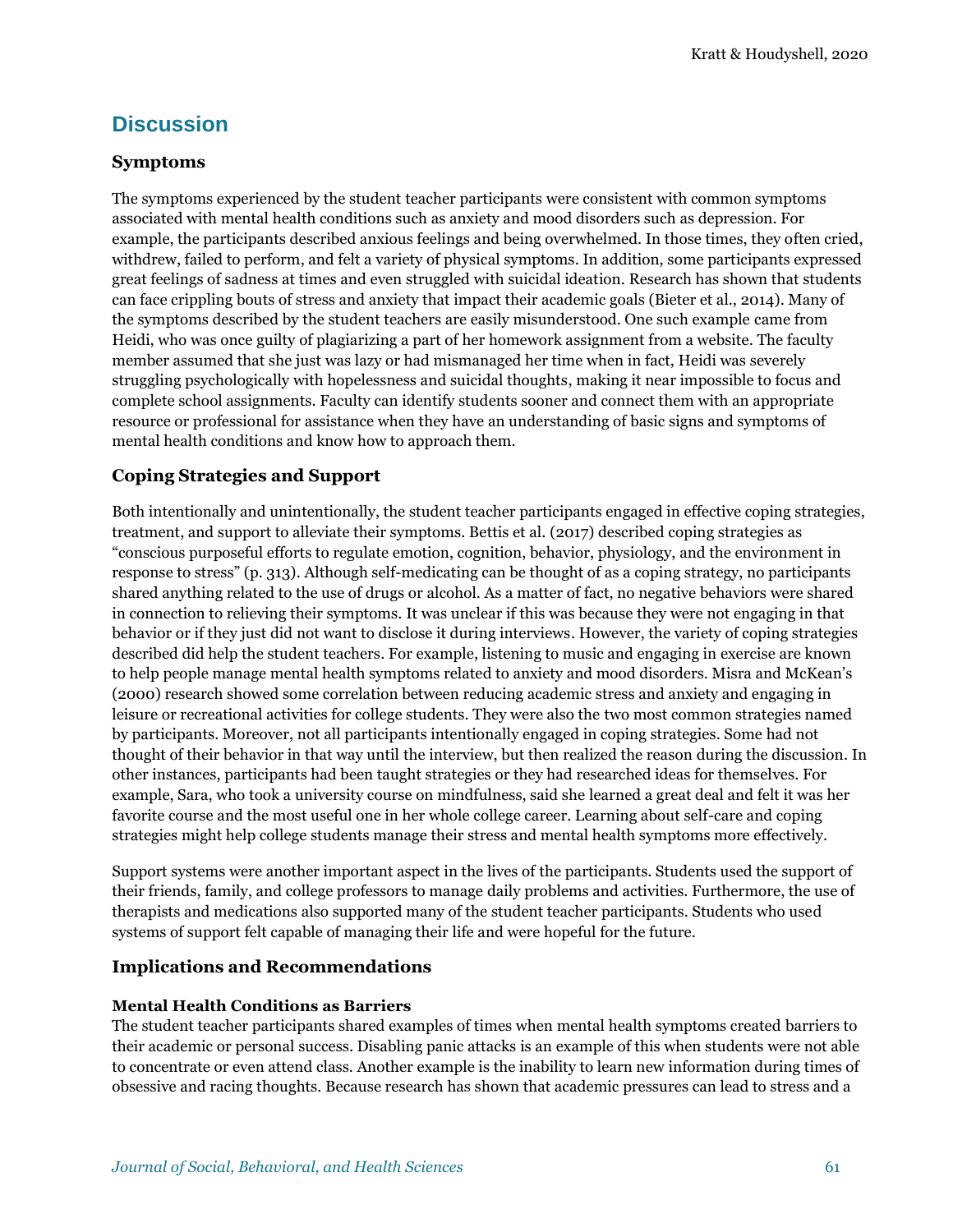lack of academic success (Kumaraswamy, 2013; Misra & McKean, 2000), creating a safe and positive learning environment may help students reduce or eliminate barriers to learning.

The participants often mentioned examples of helpful faculty behavior and class management. One example was when course instructors were approachable and flexible so that participants felt comfortable sharing their reality with them. Another example was that they liked assignment directions to be clear, concise, easily accessible, and consistent. Arguably, these factors enhance students' ability to manage their time, which Misra and McKean (2000) showed lowers academic stress and anxiety in college students. A third example was that familiarity and predictability made things easier. Colleges that are intentional about their learning environment may indirectly improve student learning and retention.

#### **Training for Faculty and Students**

Basic mental health literacy can improve knowledge, awareness, and sensitivity. Mental health literacy is defined as understanding how to obtain and maintain good mental health, understanding mental disorders and their treatments, developing capacities to decreasing stigma, and developing capacities to enhance helpseeking efficacy (Carr et al., 2017; Kutcher et al., 2015; Kutcher et al., 2016). Learning more about mental health was overwhelmingly the most shared recommendation from the participants regarding how to improve the college's practice. They felt that including mental health training for faculty, as well as for students, could benefit everyone. One reputable training course that is easily available is Mental Health First Aid (see mentalhealthfirstaid.org). By offering this course, faculty and students can learn how to approach people who may be experiencing a mental health condition or crisis and assist them in receiving the appropriate professional help. This one course begins to break down some of the walls associated with stigma and ignorance toward mental health. Each participant in the course also receives a resource manual full of information and Internet resources to explore on their own. Research on Canadian teaching education programs seems to support this idea. Carr et al. (2017) noted the continued need for mental health literacy for teachers to increase awareness of mental health conditions. Besides this initial course, other training can be provided to continue the professional development in related areas. Increasing the literacy of everyone regarding mental health is a good place to start.

#### **Implement Self-Care Strategies**

Personal well-being and self-care are essential in managing today's stressful lives, not to mention for those living with a mental health condition. In addition, self-care helps build resiliency in college students, which allows them to cope with academic stress exacerbated by a mental health condition (DeRosier et al., 2013). The study's participants all mentioned things they did to manage their symptoms and feel better overall. Some learned about coping strategies from professors, therapists, friends, and online. Being more intentional about emphasizing self-care and teaching coping strategies is a recommended intervention. Increasing the awareness of self-care strategies with faculty and students may assist in managing stress and mental health symptoms.

#### **Provide Support**

Although university campuses have prevention centers and psychological services, colleges may be able to offer additional support to their individual students. Additional support outside of the traditional on-campus mental health services is even more important, as the Association for University and College Counseling Center Directors reported that during 2016–2017, 34% of centers had to put some students on a waitlist to receive mental health services (Burwell, 2018). The student teacher participants shared how friends and college faculty were often a means of effective support. However, they also made several suggestions for how the college could improve in providing support. The most popular suggestion was to have peer support groups so that they could talk to and learn from students like themselves. A study on mental health stigma and social support from peers among college students suggests some positive benefit from enhanced social support for students who self-identify as having a mental health condition or are at risk of developing one (Denenny et al.,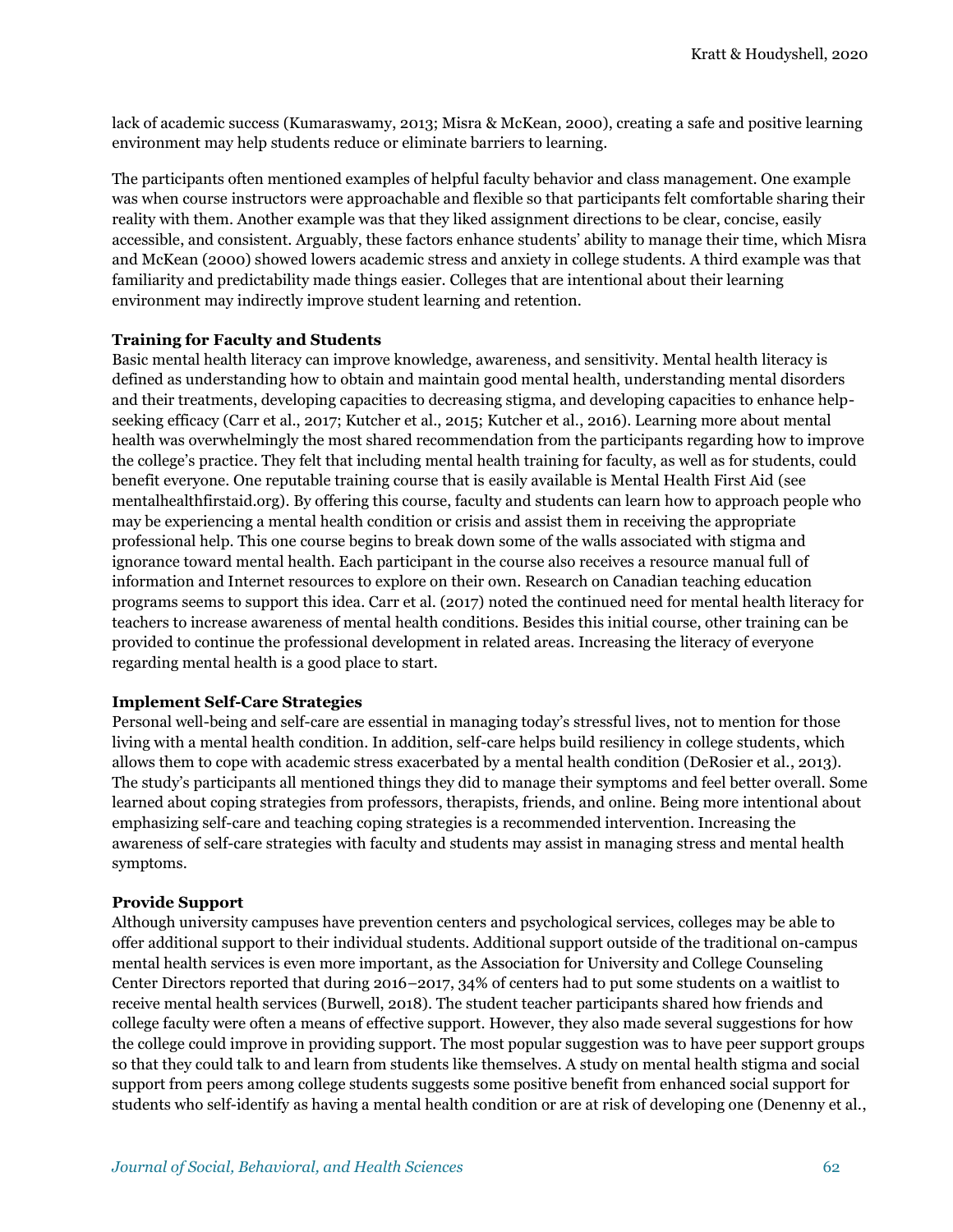2015). They also suggested that the college should have a person available, other than academic advisors, as a resource for a variety of problems. They said it would really help to have an understanding person who was very familiar with the college to help navigate their transition through the college and adulthood. Some participants even suggested that this person could help organize the peer support groups they requested. In addition, they could provide yoga classes, mindfulness training, and other self-help type trainings throughout the academic year. They understood that the university probably already offered the things they suggested, but each of them spoke about the importance of being in a familiar setting with people you know, who have the same professional goals. They all wanted the support directly from their college, not the university. Finding ways for a college to better support its students emotionally is a recommendation from this study.

## **Study Limitations**

#### **Size**

Because this was a small, localized study focused entirely on one teacher education program in a college of education, the size of the study may be a limitation in generalizing these results to other teacher education programs. Although the need for increased mental health awareness, education, and resources is documented in the literature (Atkin & Rodger, 2016), it is not clear how other teacher education programs work with their students who have mental health conditions. The limited amount of research on this topic would suggest there is a significant lack of understanding of how mental health conditions impact student teacher success, and the need for assistance is great.

#### **Self-Identification**

A second limitation is in how participants reported their mental health condition for the study. The researchers did not limit how students believed they were impacted by a mental health condition, by actual diagnosis or otherwise. Students who participated in the study self-identified as a person with a mental health condition, and no medical information was requested. Understanding the complex nature of mental health conditions, participants may or may not be familiar with how specific mental health conditions emerge versus factors that may influence characteristics of a mental health condition. Students are entering higher education with a much better understanding of how their own mental health is impacted by issues in and out of their control. This in turn creates an environment, diagnosed or perceived, where living with a mental health condition has real implications in the success of students training to be teachers. For teacher education programs across higher education, the need to support and equip their student teachers to become and remain successful teachers is critical. Barriers to student success such as living with a mental health condition create conditions that challenge the success of student teachers in and out of the classroom. Better awareness, education, resources, and research within colleges of education and the profession of teaching about the impact of mental health on student teacher success warrant honest conversations and accountable actions to create environments where living with a mental health condition is manageable and understandable in training future teachers.

## **Conclusion**

Student voice is important, and in this study, student teachers shared their lived experiences with a mental health condition. Through data collection and analysis, we learned that a significant number of College of Education seniors were experiencing perceived mental health symptoms. The symptoms they described are similarly described throughout research for conditions such as anxiety and mood disorders. They openly shared how those symptoms were often barriers to learning and what things have made school more manageable for them. In addition, the participants described coping strategies such as listening to music, engaging in exercise, using self-help apps, and reading for alleviating their symptoms. At the same time, we learned that intentionally teaching coping strategies to college students was an effective practice. Furthermore, the participants confirmed the belief that support systems are critically important, especially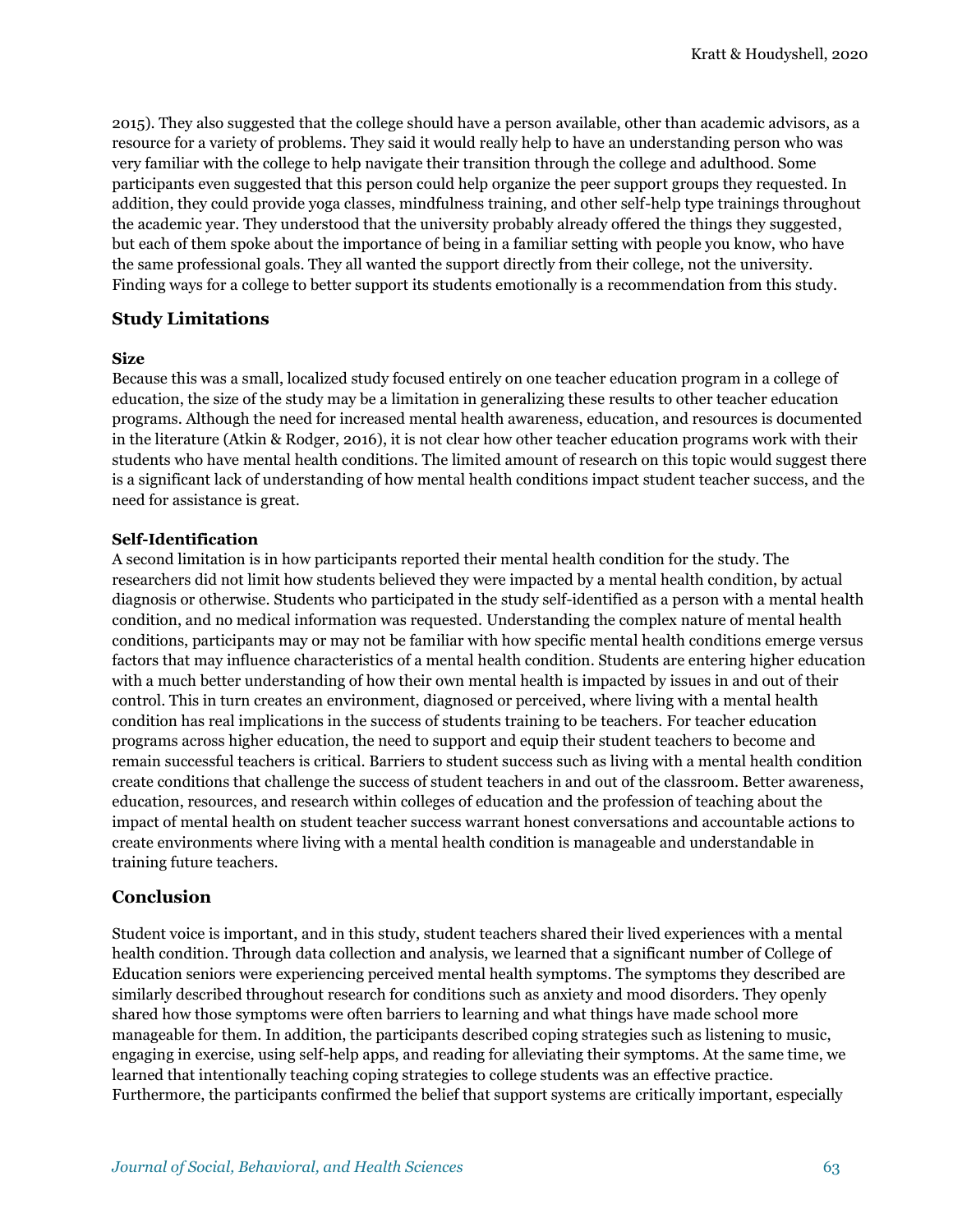peer support. Given the data and discussion, the most important conclusion to draw from this study is that training in mental health literacy and self-care strategies needs to be expanded to include a larger group of people who encounter college students every day, not only mental health professionals. That means faculty, staff, and peers in relation to this study's environmental setting. Additionally, the researchers offer three insights from the study that may affect how teacher preparation programs can use these findings to benefit students training to become teachers. First, if students have better individual mental health, they perform better as students and student teachers in the classroom. Second, as student teachers learn more about mental health, they are also able to approach and refer students in their own classrooms who might be experiencing a mental health condition. Finally, teacher education programs can do more to train faculty and staff and provide support on mental health, which in turn helps with student success and retention.

## **References**

- American College Health Association. (2017). *National College Health Assessment undergraduate student reference group.* https://www.acha.org/documents/ncha/NCHA-II\_FALL\_2017.pdf
- Arnett, J. J. (2000). Emerging adulthood: A theory of development from the late teens through the twenties. *American Psychologist*, *55*, 469–480[. https://doi.org/10.1037/0003](https://doi.org/10.1037/0003‐66X.55.5.469)‐66X.55.5.469
- Atkin, M., & Rodger, S. (2016). Pre-service teacher education for mental health and inclusion in schools. *Exceptionality Education International, 26*(2)*,* 93–118.
- Bettis, A. H., Coiro, M. J., England, J., Murphy, L. K., Zelkowitz, R. L., Dejardins, L., Eskridge, R., Adery, L. H., Yarboi, J., Pardo, D., & Compas, B. E. (2017). Comparison of two approaches to prevention of mental health problems in college students: Enhancing coping and executive function skills. *Journal of American College Health, 65*(5), 313–322.
- Bieter, R., Nash, R., McCrady, M., Rhoades, D., Linscomb, M., Clarahan, M., & Sammut, M. (2014). The prevalence and correlates of depression, anxiety, and stress in a sample of college students. *Journal of Affective Disorders, 173*, 90–96.<https://doi.org/10.1016/j.jad.2014.10.054>
- Blanco, C., Okuda, M., Wright, C., Hasin, D. S., Grant, B. F., Liu, S.-M., & Olfson, M. (2008). Mental health of college students and their non-college-attending peers: Results from the national epidemiologic study on alcohol and related conditions *Archives of General Psychiatry*, *65*(12), 1429–1437. http://doi.org/10.1001/archpsyc.65.12.1429
- Burwell, S. M. (2018). Generation stress: The mental health crisis on campus. *Foreign Affairs, 97*(6), 150–157.
- Carr, W., Wei, Y., Kutcher, S., & Heffernan, A. (2017). Preparing for the classroom: Mental health knowledge improvement, stigma reduction and enhanced help-seeking efficacy in Canadian preservice teachers. *Canadian Journal of School Psychology, 1,* 1–13.
- Council of Chief State School Officers. (2013). *Interstate teacher assessment and support consortium InTASC model core teaching standards and learning progressions for teachers 1.0: A resource for ongoing teacher development*.
- Creswell, J. W. (2013). A case study. In J. W. Creswell (Ed.), *Quality inquiry and research design: Choosing among five approaches* (3rd ed., pp. 97–102). Sage.). Sage.
- Cuijpers, P., Cristea, I. A., Ebert, D. D., Koot, H. M., Auerbach, R. P., Bruffaerts, R., & Kessler, R. C. (2016). Psychological treatment of depression in college students: A meta-analysis. *Depression & Anxiety, 33*(5), 400–414.<https://doi.org/10.1002/da.22461>
- Danielson, C. (2013). *The framework for teaching evaluation instrucment, 2013 instructionally focused edition*. [https://usny.nysed.gov/rttt/teachers-leaders/practicerubrics/Docs/danielson-teacher](https://usny.nysed.gov/rttt/teachers-leaders/practicerubrics/Docs/danielson-teacher-rubric-2013-instructionally-focused.pdf)[rubric-2013-instructionally-focused.pdf](https://usny.nysed.gov/rttt/teachers-leaders/practicerubrics/Docs/danielson-teacher-rubric-2013-instructionally-focused.pdf)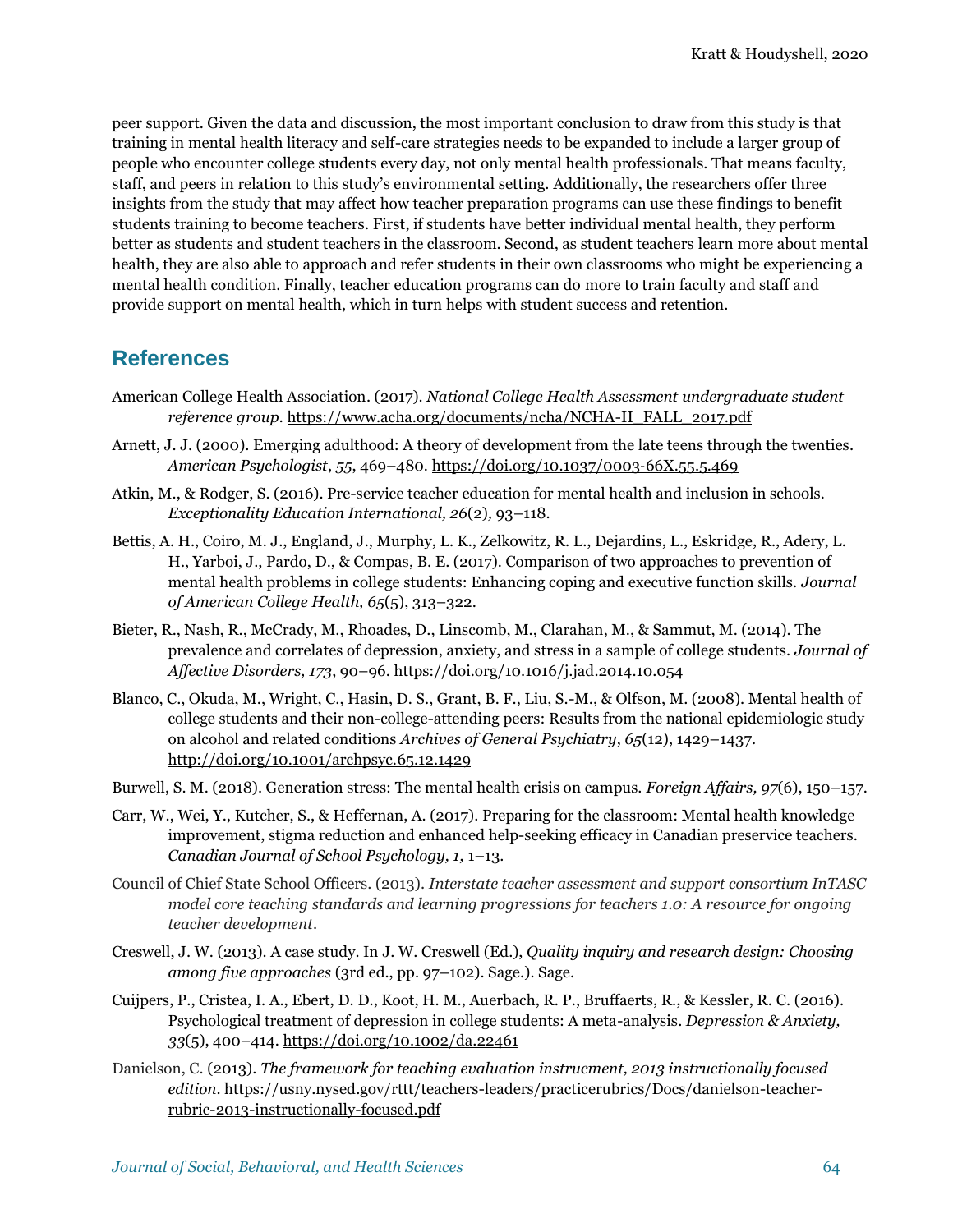- Denenny, D., Thompson, E., Pitts, S. C., Dixon, L. B., & Schiffman, J. (2015). Subthreshold psychotic symptom distress, self-stigma, and peer social support among college students with mental health concerns. *Psychiatric Rehabilitation Journal, 38*(2), 164–170.<https://doi:10.1037/prj0000124>
- DeRosier, M. E., Frank, E., Schwartz, V., & Leary, K. A. (2013). The potential role of resilience education for preventing mental health problems for college students. *Psychiatric Annals, 43*(12), 538–544. <https://doi.org/10.3928/00485713-20131206-05>
- Eagan, K., Lozano, J. B., Hurtado, S., & Case, M. H. (2013). *The American freshman: National norms fall 2013.* Higher Education Research Institute, University of California, Los Angeles.
- Eisenberg, D., Lipson, S. K., & Posselt, J. (2016). Promoting resilience, retention, and mental health. In H. Levine & S. R. Stock (Eds.), *New directions for student success* (pp. 87–95). Wiley.
- Hartrey, L., Denieffe, S., & Wells, J. S. G. (2017). A systematic review of barriers and supports to the participation of students with mental health difficulties in higher education. *Mental Health and Prevention*, *6*(1), 26–43.
- Hussein, A. (2009). The use of triangulation in social sciences research: Can qualitative and quantitative methods be combined? *Journal of Comparative Social Work, 1*, 1–12.
- Kessler, R. C., Amminger, G. P., Aguilar‐Gaxiola, S., Alonso, J., Lee, S., & Ustun, T. B. (2007). Age of onset of mental disorders: A review of recent literature. *Current Opinion in Psychiatry*, *20*(4), 359–364. https://doi.org/10.1097/YCO.0b013e32816ebc8c
- Kumaraswamy, N. (2013). Academic stress, anxiety and depression among college students-A brief overview. *International Review of Social Sciences and Humanities, 5*(1), 135–143.
- Kutcher, S., Bagnell, A., & Wei, Y. (2015). Mental health literacy in secondary schools: A Canadian approach. *Child and Adolescent Psychiatric Clinics of North America*, *24*, 233–244.
- Kutcher, S., Yifeng, W., Gilberds, H., Ubuguyu, O., Njau, T., Brown, A., & Perkins, K. (2016). A school mental health literacy curriculum resource training approach: Effects on Tanzanian teachers' mental health knowledge, stigma and help-seeking efficacy. *International Journal of Mental Health Systems*, *10,*  1–9[. https://doi.org/10.1186/s13033-016-0082-6](https://doi.org/10.1186/s13033-016-0082-6)
- Linden, B., & Jurdi-Hage, R. (2017). Examining the predictors of mental health outcomes among undergraduate postsecondary students in Canada. *Journal of Social, Behavioral & Health Sciences*, *11*(1), 1–30.<https://doi.org/10.5590/JSBHS.2017.11.1.01>
- Lipson, S. K., Lattie, E. G., & Eisenberg, D. (2019). Increased rates of mental health service utilization by U.S. college students: 10-year population level trends (2007–2017). *Psychiatric Services, 70*(1), 60–63. <https://doi.org/10.1176/appi.ps.201800332>
- Merriam, S. B. (2009). *Qualitative research: A guide to design and implementation.* Wiley.
- Misra, R., & McKean, M. (2000). College students' academic stress and its relation to their anxiety, time management, and leisure satisfaction. *American Journal of Health Studies, 16*(1), 41–51.
- Patton, M. Q. (2002). *Qualitative research and evaluation methods* (3rd ed.). Sage.
- Pedrelli, P., Nyer, M., Yeung, A., Zulauf, C., & Wilens, T. (2015). College students: Mental health problems and treatment considerations. *Academic Psychiatry*, *39*(5), 503–511. https://doi.org/10.1007/s40596- 014-0205-9
- Seibt, R., Spitzer, S., Druschke, D., Scheuch, K., & Hinz, A. (2013). Predictors of mental health in female teachers. *International Journal of Occupational Medicine & Environmental Health*, *26*(6), 856–869. <https://doi.org/10.2478/s13382-013-0161-8>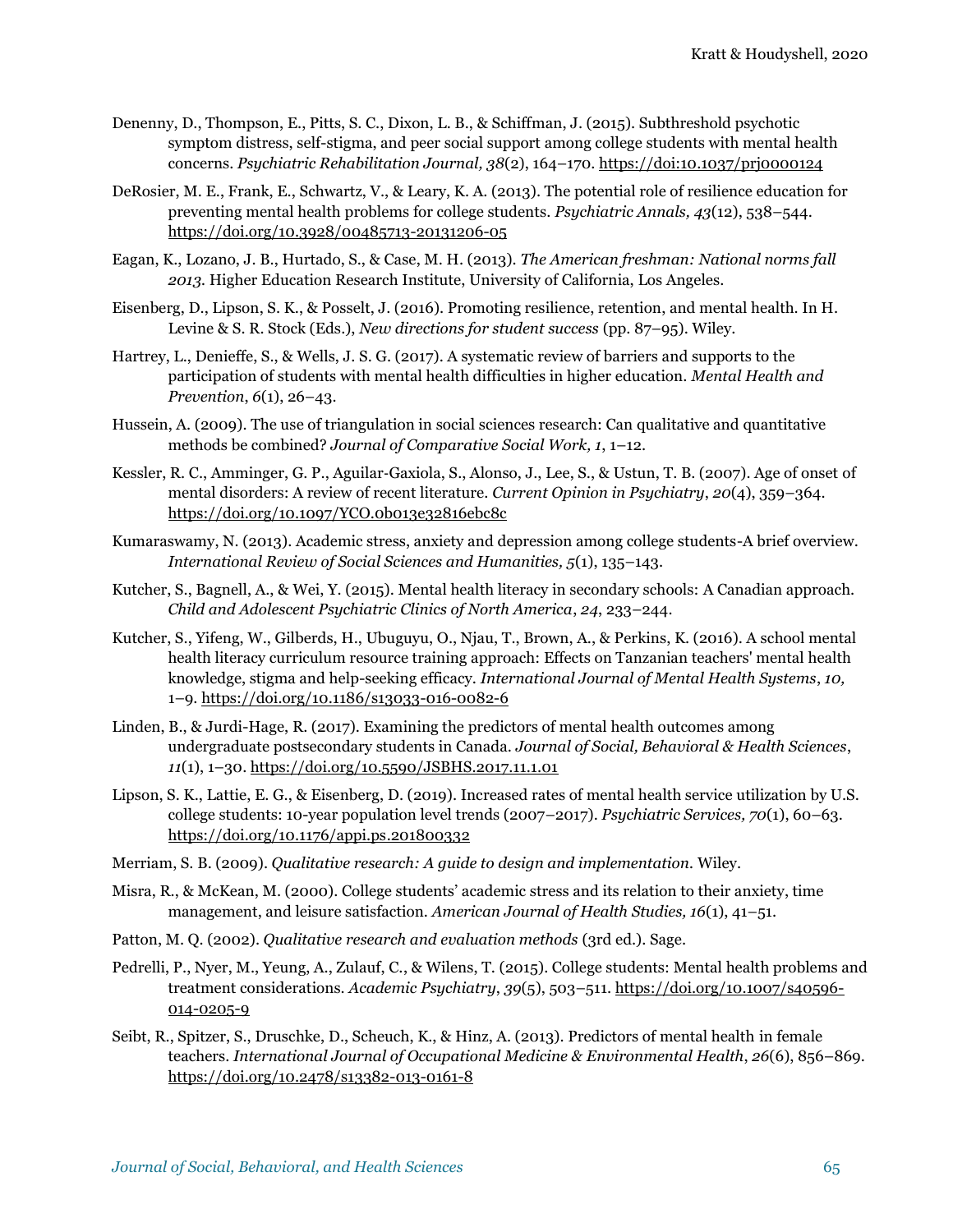- Seth, A. (2016). Study of mental health and burnout in relation to teacher effectiveness among secondary school teachers. *Indian Journal of Health & Wellbeing*, *7*(7), 769–773.
- Sharma, R. (2012). Mental health concerns of students and teachers in higher education in India. *Journal of Psychosocial Research*, *7*(2), 203–210.
- Stake, R. E. (1995). *The art of case study research.* Sage.
- Stake, R. E. (2005). *The Sage handbook of qualitative research* (3rd ed.). Sage.
- Uzman, E., & Telef, B. B. (2015). Prospective teachers' mental health and their help-seeking behaviours. *Dusunen Adam: Journal of Psychiatry & Neurological Sciences*, *28*(3), 242–254. <https://doi.org/10.5350/DAJPN2015280307>
- Walter, H. J., Gouze, K., & Lim, K. G. (2006). Teachers' beliefs about mental health needs in inner city elementary schools. *Journal of the American Academy of Child & Adolescent Psychiatry, 45*(1), 61– 68[. https://doi.org/10.1097/01.chi.0000187243.17824.6c](https://doi.org/10.1097/01.chi.0000187243.17824.6c)
- Wang, H., Hall, N. C., & Rahimi, S. (2015). Self-efficacy and casual attributions in teachers: Effects on burnout, job satisfaction, illness, and quitting intentions. *Teaching and Teacher Education, 47*(2), 120–130[. https://doi.org/10.1016/j.tate.2014.12.005](https://doi.org/10.1016/j.tate.2014.12.005)
- Woudstra, M. H., van Rensburg, E. J., Visser, M., & Jordaan, J. (2018). Learner-to-teacher bullying as a potential factor influencing teachers' mental health. *South African Journal of Education*, *38*(1), 1–10. <https://doi.org/10.15700/saje.v38n1a1358>
- Yazan, B. (2015). Three approaches to case study methods in education. *The Qualitative Report, 20*(2), 134–152.
- Yin, R. K. (2014). *Case study research: Design and methods* (5th ed.). Sage Publishing
- Zhang, Y., & Wildemuth, B. M. (2017). Unstructured interviews. In B. M. Wildemuth (Ed.), *Applications of social research methods to questions in information and library science* (2nd ed.; pp. 237–247). Libraries Unlimited.
- Živković, P. (2018). Concurrent validity of the student teacher professional identity scale. *International Journal of Cognitive Research in Science, Engineering & Education*, *6*(1), 13–16. <https://doi.org/10.5937/ijcrsee1801013Z>

[*Appendix follows*]